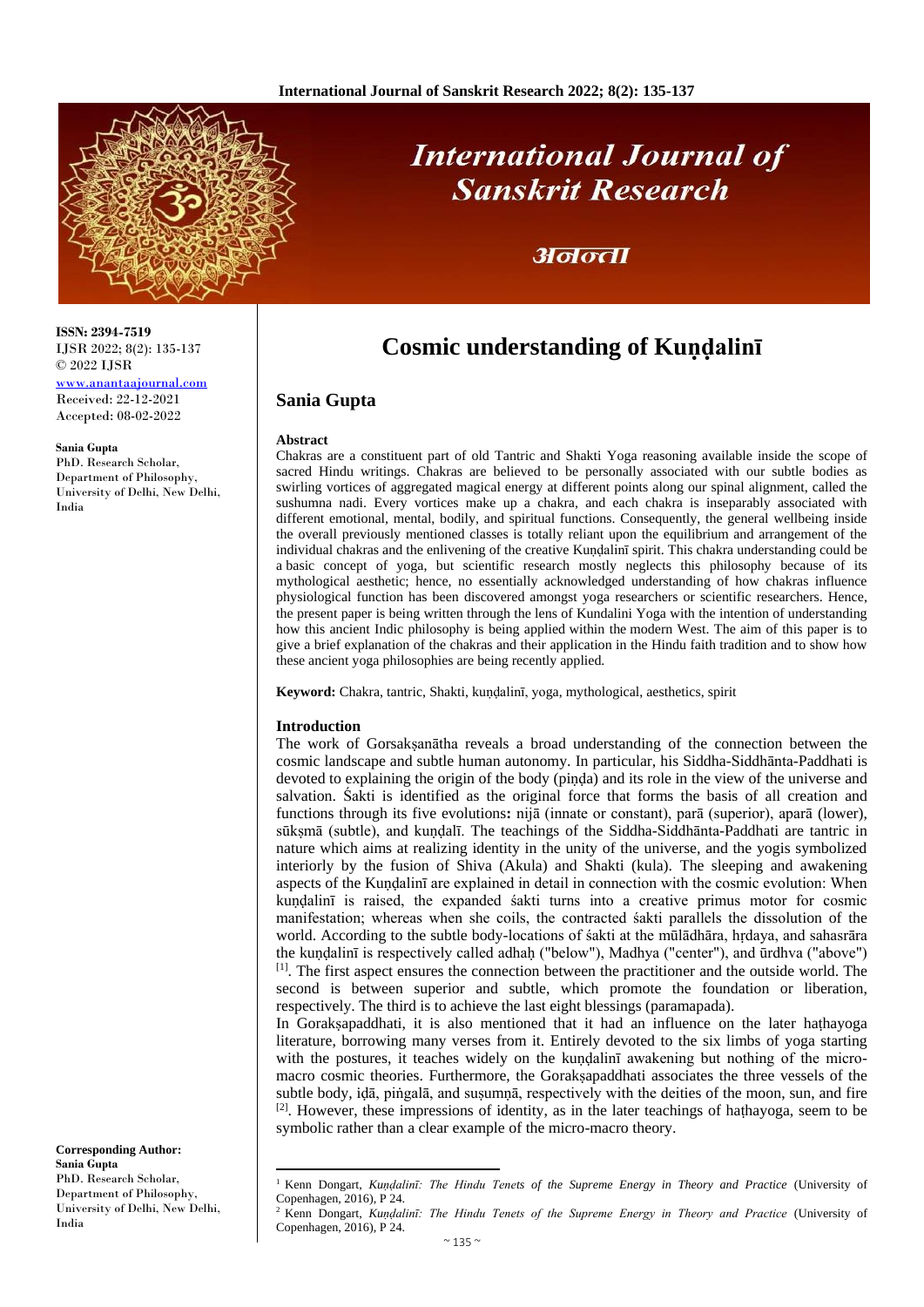Śivasaṃhitā introduced Kuṇḍalinī as the "Supreme Goddess" (paradevatā), explaining that She represents the creativity of the world and is always committed to the creation. In addition, Śivasaṃhitā identified her as the "Goddess of Speech"(Vāgdevi). The Śivasaṃhitā contains these specific descriptions and connections between kuṇḍalinī and the divine energy manifested in the macrocosm, presumably because it i**s** a mixture of the non-dual Śaiva tradition and the Śrīvidyā cult, and completely absent of anything to relate it with the Nāth tradition.

## **The etymology of the Term Cakra**

Etymologically speaking, the term 'chakra' literally means 'circle' or 'wheel. However, contextually speaking, the term 'chakra' seems to have different meanings; depending on the context, Sanskrit sources suggest different definitional meanings for the word 'chakra' as a circle, in a variety of senses; primarily symbolizing endless rotation of Shakti, a circle of people; in certain rituals, adherents perform some rites cyclically. The chakras are the centre of Shakti as the vital force <sup>[3]</sup>. It can also denote mystic diagrams or yantras. From some earliest discussion of the chakras, we find reference to only four. However, some early sources discuss five. They are not necessarily called chakras. Every school has their own chakras, which are developed over time; in fact, there is no standard of chakras.

The chakras explained in the Tantric treatise are six in number. They are independent units that carried on the work assigned to them. The activity of each chakra is controlled by his own Shakti. Moreover, in relation to these independent Shakti of each chakra, there is a cosmic Shakti or energy which has the power of controlling all these chakras.

#### **The Seven Chakras**

**.** 

Before any cosmic understanding of the chakras, one must first understand them literally. Therefore, here we must describe each of the seven unanimously accepted main chakras through etymology, colour, anatomical location associations, their expected duties, and the divinity of the corresponding material elements. It is important to note that different Hindu tantric texts and teachings present different numbers of chakras.

Chakras are discussed in various ancient Hindu literature, such as the Yoga Sutras of Patanjali, the Hatha Yoga Pradipika, Gheranda Samhitā, Siva-Samhitā, amongst others, leaving room for a lot of subjective explanation and experiments.

Each chakra has a specific location on the physical body, corresponding element, mantra, deity, colour, shape, animal, sense organ, as well as a particular number of petals. Each of these chakras is neatly strung up along the spinal region within a central channel called a *sushumna nadi,* beginning in your pelvic region up to the crown of your head. These chakras and channels lie within what is known as the subtle body<sup>[4]</sup>. These chakras and channels are located in the socalled subtle bodies**.** In Vedic philosophy, the subtle body is understood as a carrier of consciousness, which is essentially a part of every person and accompanies it from one life to another. Although this body is invisible, it is directly connected to our body through sushumna nadi and can significantly affect the confidential material world. Next, we

will explore the understanding of the universe in more detail; but first, below is the explanation of each chakra:

**1. Sahasrāra (Crown Chakra):** Sahasrāra's literal translation means lotus with one thousand petals; therefore, the chakra is symbolized by a bright magenta or white geometric lotus flower. It is usually considered the seventh chakra of the human body. It is generally considered as a state of pure consciousness, and it means "I understand". It is associated with the anatomical location of the crown of the head or just above the head. The beeja mantra of sahasrāra is 'Omkar'. Only a few eminent yogis reached this chakra, such as Buddha. When the female energy of Kundalini Shakti rises to this point, it combines with the male energy of Shiva, resulting in an independent state of Samadhi**.** The role of the crown chakra can be imagined to be somewhat similar to that of the pituitary gland: The pituitary gland is responsible for secreting hormones, which in turn communicate with the rest of the endocrine system and connect the central nervous system with the hypothalamus. This is crucial when it come**s** to the chakras because it is believed that the hypothalamus plays a potentially crucial role in the physical basis of consciousness. Therefore, the inner qualities of the Sahasrāra are related to the maintenance and release of karma and the psychological and emotional behaviour of "existence". Sahasrāra may take many years of tapa to activate, and it is only possible when the eternal power wants it.

**2. Ajna (Guru Chakra):** It is the sixth chakra of the human body, and it is also known as the third-eye chakra or guru chakra. Guru means one who enlightens the path of life. Ajna is generally described as violet or dark blue, although traditionally, it is described as white and is symbolized by a lotus with two petals. By daily practice of meditation and focusing on the third eye, a yogi can attain the state of wisdom. The chakra of Ajna is located in the centre of the forehead between the eyebrows, called the third eye. The main god of Ajna chakra is Ardhanarishvara, he is half-male, and half-female, i.e. Shiva/Shakti, and this double-petalled lotus symbolizes the end of duality because the seed of this chakra is "Om". This mantra is taken from "Omkara", which is the name of Lord Shiva. After opening the chakra, one can see the real things behind the visible things. The activation of the Ajna makes people's vision and imagination very clear. After this chakra is activated, you have a feeling of Shivoham Shivoham, Shiv O Ham means  $= I$  am Shiva, I will never deceive you because I am far from people's hearts and I can see the truth.

**3. Vishuddha (throat chakra):** It is located at the throat region above the collarbone in the centre of the throat. It is generally depicted as a silver crescent moon in a circle, emitting sixteen light blue or turquoise colour petals. This chakra is usually parallel to the connection of the thyroid gland, which is the gland responsible for maturation and growth. Systematically, it breaks down the general responsibilities of the throat chakra; physically, it controls communication, emotionally, it controls independence, mentally it controls quiet thoughts, and spiritually it controls the sense of security. Vishuddha is a syllable of 'ham' that represents the goddess Saraswati who is also known as 'Hamsini'; that is why the seed mantra is called Ham.

**4. Anahata:** It traditionally means "unhurt or unbeaten"; it indicates serenity, peace and balance. It is generally

<sup>3</sup> Sri Swami Sivananda, *Kundalini Yoga* (The Divine Life Society Publication,1994), P xi

<sup>4</sup> Erica Vansteen, "Understanding the Subtle Body", *Hinduism and Yoga*  (April 2014).